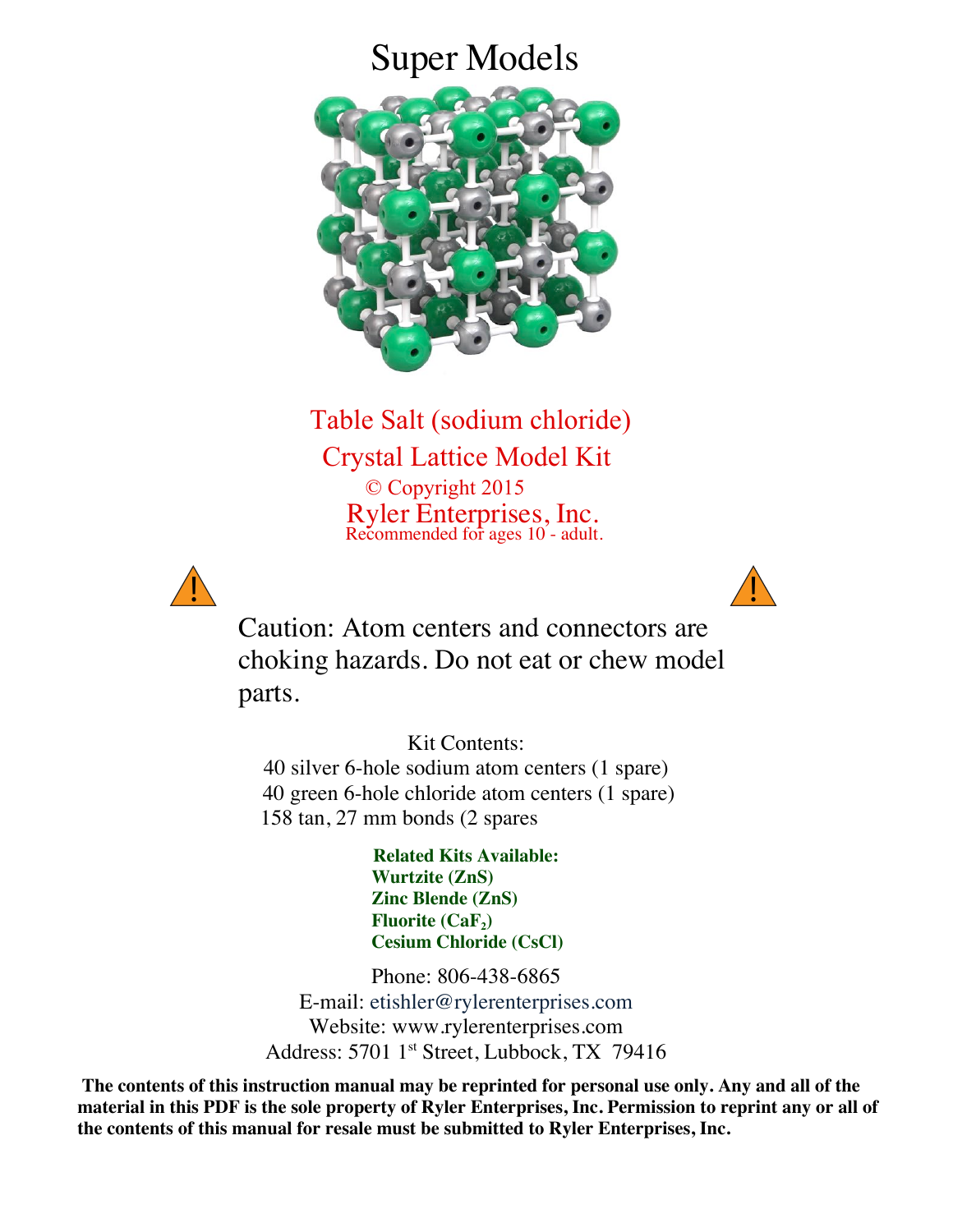## General Information

The mineral form of sodium chloride is called halite. Some halite crystals are colored, but usually they are white or colorless (see photos below). A deep blue or violet color in halite is caused by defects in the crystal, while other colors are formed by the presence of microorganisms.



When observed through a hand lens common table salt can be seen as almost perfect minute cubes.

Sodium chloride is an essential part of human nutrition. When ingested, it produces ions that help to regulate water movement into and out of cells. The ions are also important in normal nerve and muscle activity.

Some home uses of sodium chloride include flavoring, preserving, de-icing, water softening, tenderizing, cleaning (on surfaces and in shampoos and toothpaste), fire extinguishing (in some types of extinguishers such as Super D), and gargling (for sore throats). Salt is even an important part of many religious practices and certain events in many cultures.

A great number of industrial processes depend on the use of salt producing materials such as chlorine, sodium, sodium hydroxide, plastics, PVC, synthetic rubber, aluminum, textiles, tanned animal hides, preserved meats and fish, etc.

Sodium chloride forms a face centered cubic crystal composed of alternating positive sodium ions (cations) and negative chloride ions (anions). Each sodium ion is surrounded by six chloride ions, and each chloride ion is surrounded by six sodium ions within the crystal. This arrangement is called a coordination number (CN). Thus, this salt has a cation CN of six and an anion CN of six.

## Instructions for Assembly of NaCl Crystal

1. Connect green chloride ions to silver sodium ions to form a 4 by 4 layer. (Fig. 1)



Fig. 1 One of four layers of NaCl Model

- 2. Repeat step one three more times to form a total of four layers.
- 3. Connect the layers so that the colors of the ions alternate, corresponding to sodium ions bonding with chloride ions. (Fig. 2)



Fig. 2 Complete NaCl model.

4. Each ion in a crystal is surrounded by several ions of opposite charge. The number of surrounding ions is the coordination number (CN).

Bond one sodium with six chlorides to form a separate model to show the cation CN of six. It will be observed later that each sodium ion, when in a unit cell of sodium ions, is at the center of a face, or side, of a cube. (Fig. 3)